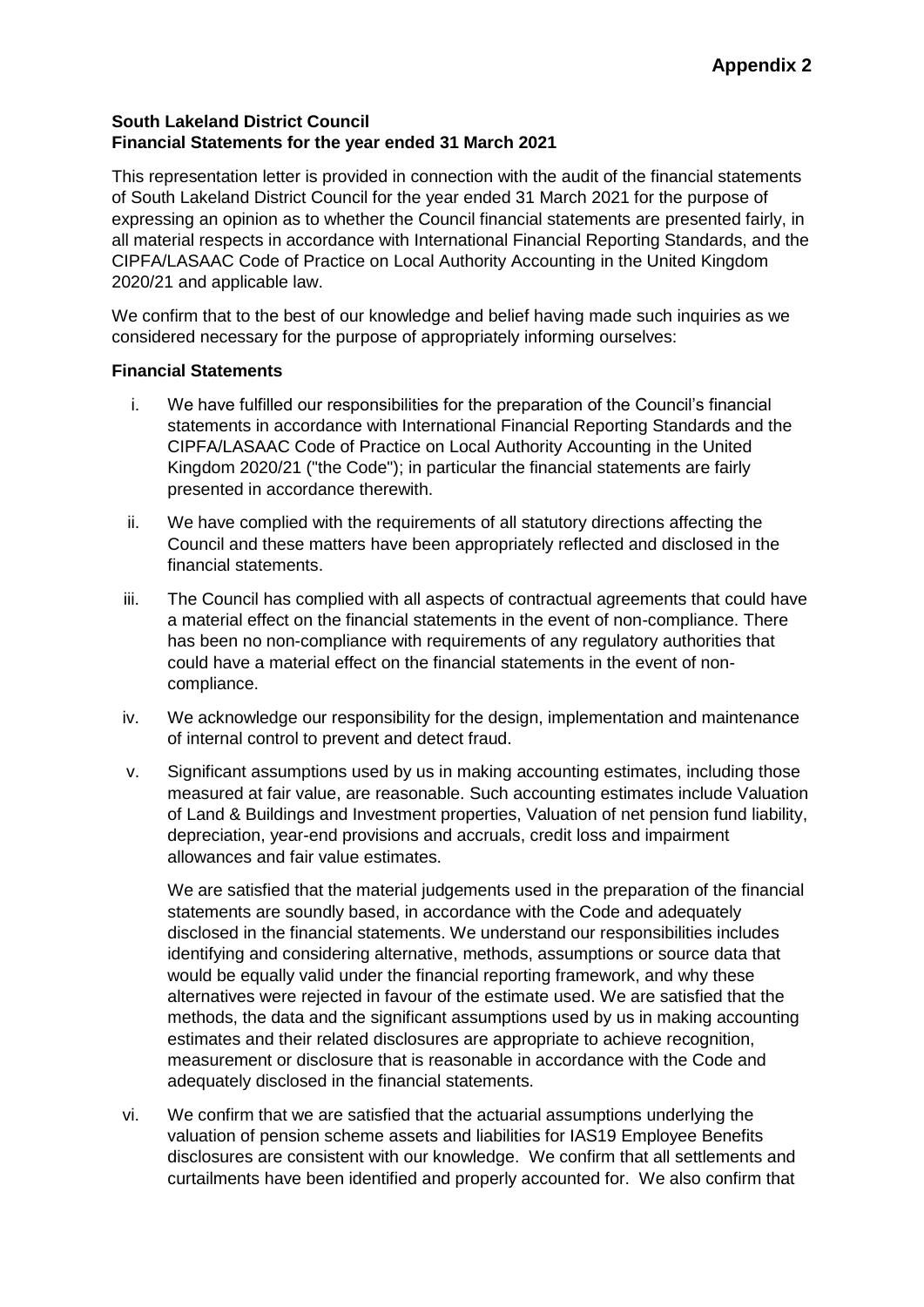all significant post-employment benefits have been identified and properly accounted for.

- vii. Except as disclosed in the financial statements:
	- a) there are no unrecorded liabilities, actual or contingent
	- b) none of the assets of the Council has been assigned, pledged or mortgaged
	- c) there are no material prior year charges or credits, nor exceptional or nonrecurring items requiring separate disclosure.
- viii. Related party relationships and transactions have been appropriately accounted for and disclosed in accordance with the requirements of International Financial Reporting Standards and the Code.
- ix. All events subsequent to the date of the financial statements and for which International Financial Reporting Standards and the Code require adjustment or disclosure have been adjusted or disclosed.
- x. We have considered the adjusted misstatements, and misclassification and disclosures changes schedules included in your Audit Findings Report. The Council's financial statements have been amended for these misstatements, misclassifications and disclosure changes and are free of material misstatements, including omissions.
- xi. The financial statements are free of material misstatements, including omissions.
- xii. Actual or possible litigation and claims have been accounted for and disclosed in accordance with the requirements of International Financial Reporting Standards.
- xiii. We have no plans or intentions that may materially alter the carrying value or classification of assets and liabilities reflected in the financial statements.
- xiv. The prior period adjustments disclosed in Note 3 to the financial statements are accurate and complete. There are no other prior period errors to bring to your attention.
- xv. We have updated our going concern assessment and cashflow forecasts in light of the Covid-19 pandemic. We continue to believe that the Council's financial statements should be prepared on a going concern basis and have not identified any material uncertainties related to going concern on the grounds that :
	- a. the nature of the Council means that, notwithstanding any intention to liquidate the Council or cease its operations in their current form, it will continue to be appropriate to adopt the going concern basis of accounting because, in such an event, services it performs can be expected to continue to be delivered by related public authorities and preparing the financial statements on a going concern basis will still provide a faithful representation of the items in the financial statements
	- b. the financial reporting framework permits the entry to prepare its financial statements on the basis of the presumption set out under a) above; and
	- c. the Council's system of internal control has not identified any events or conditions relevant to going concern.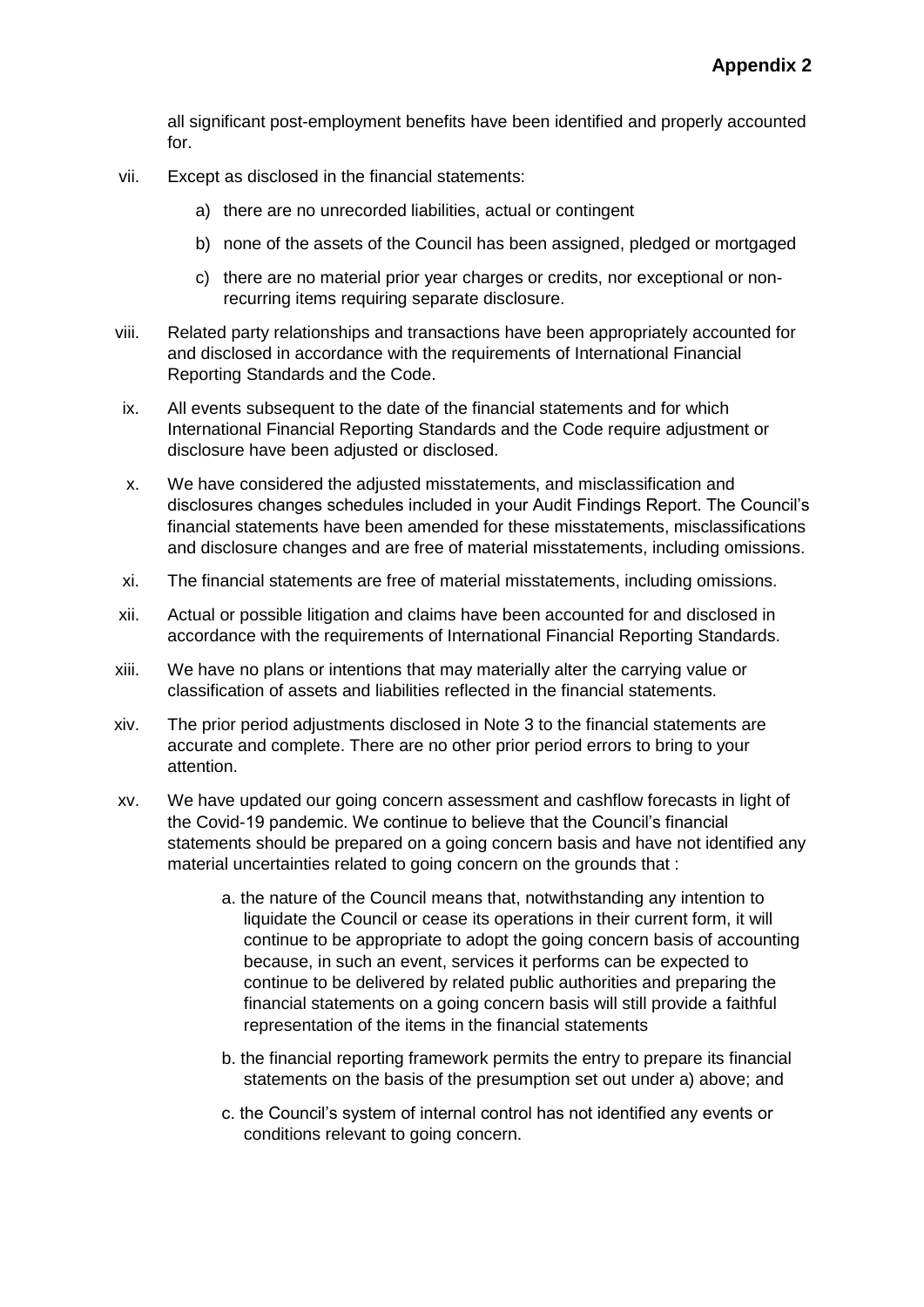d. We believe that no further disclosures relating to the Council's ability to continue as a going concern need to be made in the financial statements

#### **Information Provided**

- xvi. We have provided you with:
	- a. access to all information of which we are aware that is relevant to the preparation of the Council's financial statements such as records, documentation and other matters;
	- b. additional information that you have requested from us for the purpose of your audit; and
	- c. access to persons within the Council via remote arrangements, in compliance with the nationally specified social distancing requirements established by the government in response to the Covid-19 pandemic. from whom you determined it necessary to obtain audit evidence.
- xvii. We have communicated to you all deficiencies in internal control of which management is aware.
- xviii. All transactions have been recorded in the accounting records and are reflected in the financial statements.
- xix. We have disclosed to you the results of our assessment of the risk that the financial statements may be materially misstated as a result of fraud.
- xx. We have disclosed to you all information in relation to fraud or suspected fraud that we are aware of and that affects the Council and involves:
	- a. management;
	- b. employees who have significant roles in internal control; or
	- c. others where the fraud could have a material effect on the financial statements.
- xxi. We have disclosed to you all information in relation to allegations of fraud, or suspected fraud, affecting the financial statements communicated by employees, former employees, analysts, regulators or others.
- xxii. We have disclosed to you all known instances of non-compliance or suspected noncompliance with laws and regulations whose effects should be considered when preparing financial statements.
- xxiii. We have disclosed to you the identity of the Council's related parties and all the related party relationships and transactions of which we are aware.
- xxiv. We have disclosed to you all known actual or possible litigation and claims whose effects should be considered when preparing the financial statements.

#### **Annual Governance Statement**

xxv. We are satisfied that the Annual Governance Statement (AGS) fairly reflects the Council's risk assurance and governance framework and we confirm that we are not aware of any significant risks that are not disclosed within the AGS.